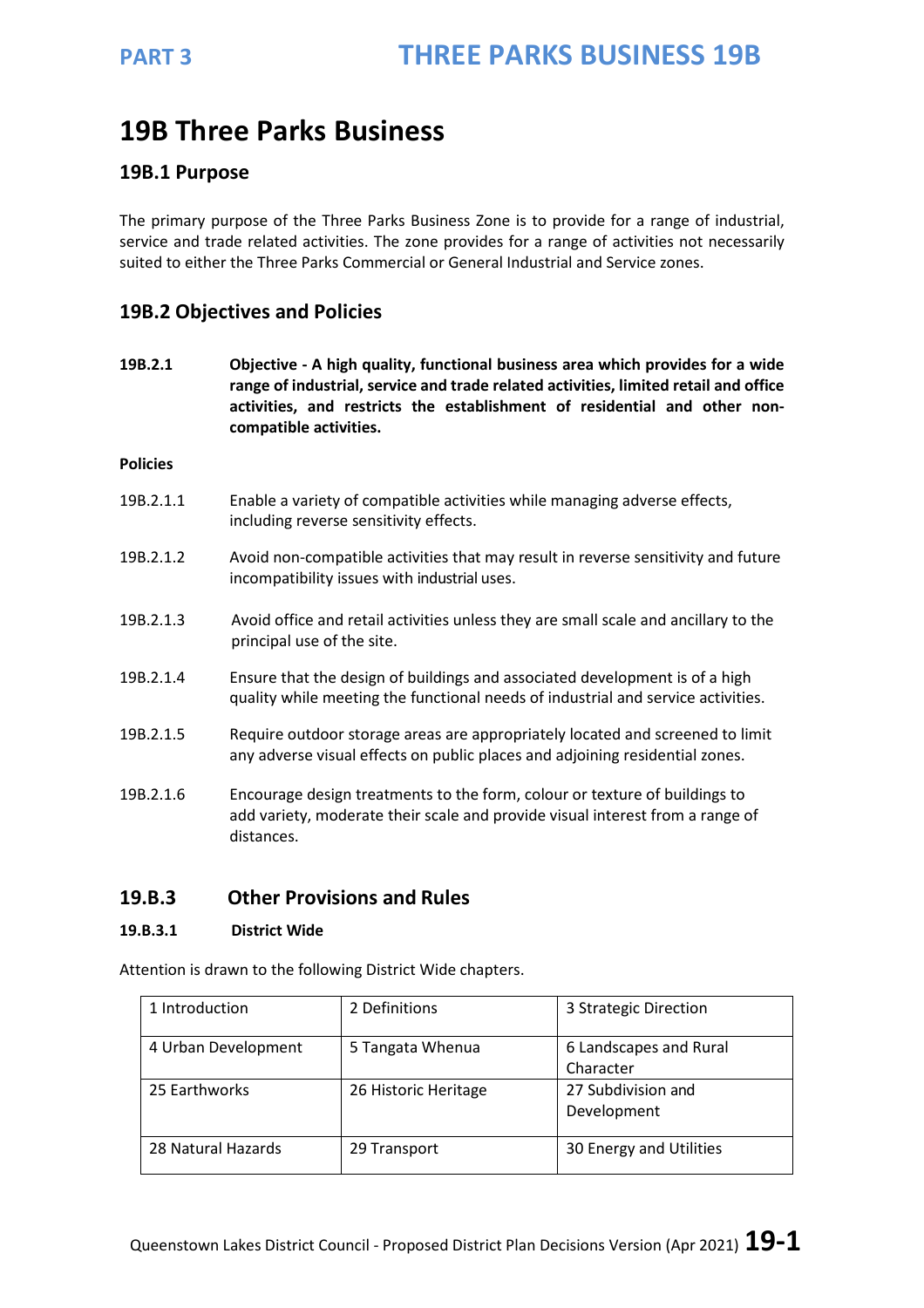| 31 Signs                                 | 32 Protected Trees                                        | 33 Indigenous Vegetation and<br>Biodiversity |  |
|------------------------------------------|-----------------------------------------------------------|----------------------------------------------|--|
| 34 Wilding Exotic Trees                  | 35 Temporary Activities and<br><b>Relocated Buildings</b> | 36 Noise                                     |  |
| 37 Designations                          | and<br>38<br>Space<br>Open<br><b>Recreation Zones</b>     | 39 Wāhi Tūpuna                               |  |
| District Plan web mapping<br>application |                                                           |                                              |  |

### **19B.3.2 Interpreting and Applying the Rules**

- 19B.3.2.1 Permitted activity must comply with all the rules listed in the Activity and Standards tables, and any relevant district wide rules, otherwise a resource consent will be required.
- 19B.3.2.2 Where an activity does not comply with a Standard listed in the Standards table, the activity status identified by the 'Non-Compliance Status' column shall apply.
- 19B.3.2.3 Where an activity breaches more than one Standard, the most restrictive status shall apply to the Activity.
- 19B.3.2.4 For controlled and restricted discretionary activities, the Council shall restrict the exercise of its control or discretion to the matters listed in the rule.
- 19B.3.2.5 The following abbreviations are used within this Chapter.

| P – Permitted     | l C – Controlled       | RD - Restricted Discretionary |  |  |
|-------------------|------------------------|-------------------------------|--|--|
| D – Discretionary | $NC - Non - Complying$ | PR - Prohibited               |  |  |

19B.3.2.6 Compliance with the New Zealand Electrical Code of Practice for Electrical Safe Distances ('NZECP34:2001') is mandatory under the Electricity Act 1992. All activities, such as buildings, earthworks and conductive fences regulated by NZECP34:2001, including any activities that are otherwise permitted by the District Plan must comply with this legislation. Chapter 30 Energy and Utilities part 30.3.2.c has additional information in relation to activities and obligations under NZECP34:2201.

### **19B.4 Rules – Activities**

|         | Table 19B.4 - Activities located in the Three Parks Business Zone | <b>Activity</b><br><b>Status</b> |
|---------|-------------------------------------------------------------------|----------------------------------|
| 19B.4.1 | Industrial activities and service activities                      | P                                |
| 19B.4.2 | Trade suppliers                                                   | P                                |
| 19B.4.3 | <b>Showrooms</b>                                                  | P                                |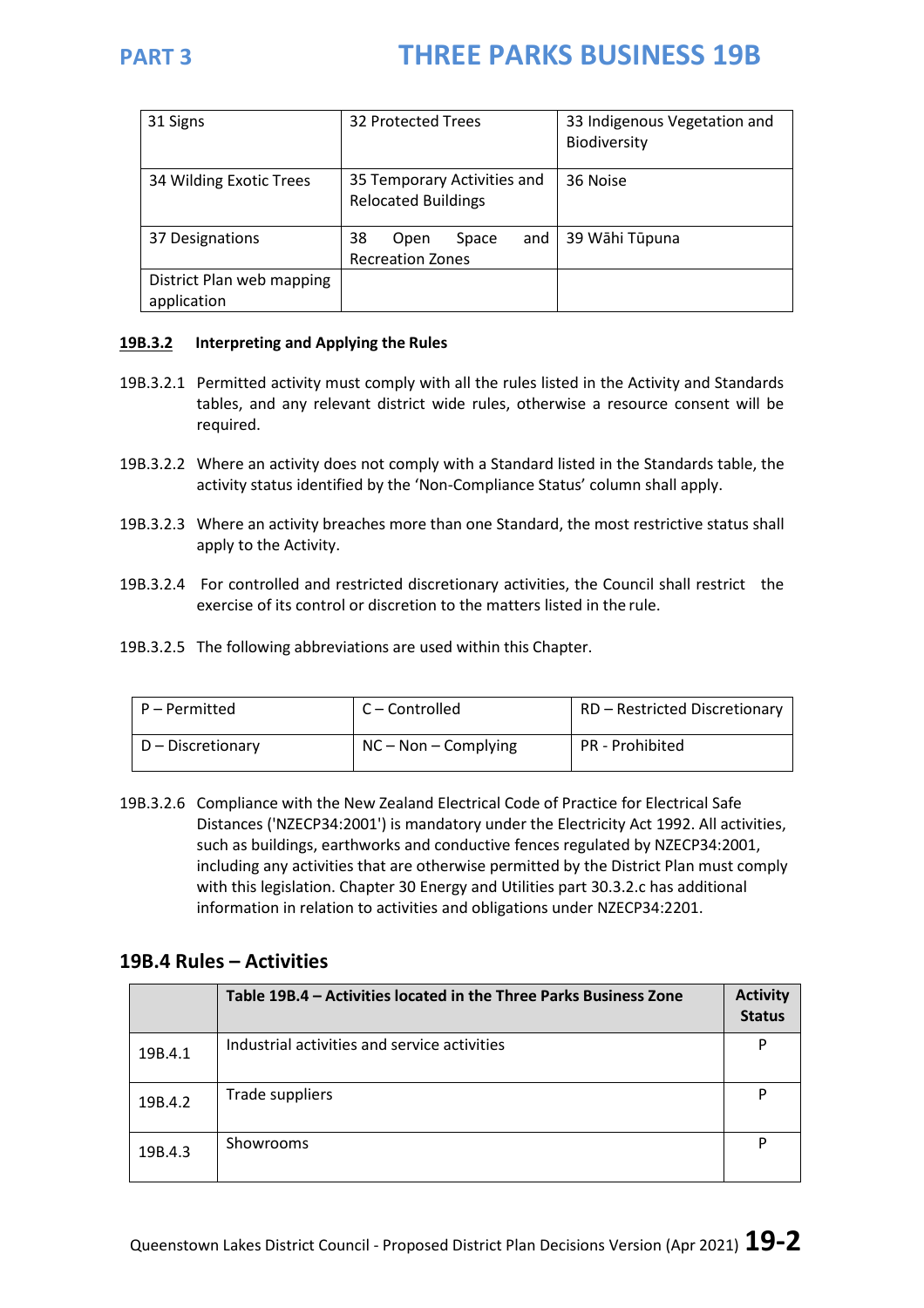| 19B.4.4  | Office and retail activity ancillary to the principal use of the site and not<br>greater than 30% of the GFA.                                                                                    |           |
|----------|--------------------------------------------------------------------------------------------------------------------------------------------------------------------------------------------------|-----------|
| 19B.4.5  | <b>Service Stations</b>                                                                                                                                                                          |           |
| 19B.4.6  | <b>Buildings</b>                                                                                                                                                                                 | <b>RD</b> |
|          | Discretion is restricted to:                                                                                                                                                                     |           |
|          | external appearance, including colours and materials;<br>a.                                                                                                                                      |           |
|          | b.<br>glazing treatment;                                                                                                                                                                         |           |
|          | design treatment;<br>c.                                                                                                                                                                          |           |
|          | d.<br>signage platforms;                                                                                                                                                                         |           |
|          | lighting;<br>e.                                                                                                                                                                                  |           |
|          | $f_{\cdot}$<br>the ability to service the building(s), in terms of roading,<br>water supply, stormwater and wastewater;                                                                          |           |
|          | location and screening of storage;<br>g.                                                                                                                                                         |           |
|          | h.<br>provision for and screening of waste and recycling space;                                                                                                                                  |           |
|          | i.<br>landscaping; and                                                                                                                                                                           |           |
|          | access, maneuvering, loading, location of car parking,<br>j.<br>provision for mobility parking;                                                                                                  |           |
|          | k.<br>natural hazards; and                                                                                                                                                                       |           |
|          | $\mathsf{L}$<br>where Electricity Sub-transmission Infrastructure or<br>Significant Electricity Distribution Infrastructure as shown<br>on the Plan maps is located within the adjacent road any |           |
|          | adverse effects on that infrastructure.<br>Commercial sale of food and beverages including restaurants, take                                                                                     | <b>NC</b> |
| 19B.4.7  | away food bars and Licensed Premises.                                                                                                                                                            |           |
| 19B.4.8  | Large Format Retail                                                                                                                                                                              | <b>NC</b> |
| 19B.4.9  | Commercial activities not otherwise provided for in this Table                                                                                                                                   | <b>NC</b> |
| 19B.4.10 | Office and retail activities, except where ancillary to the principal use of<br>the site and not greater than 30% of the GFA.                                                                    | <b>NC</b> |
| 19B.4.11 | <b>Residential activities</b>                                                                                                                                                                    | <b>NC</b> |
| 19B.4.12 | Visitor accommodation                                                                                                                                                                            | <b>NC</b> |
| 19B.4.13 | Any activity requiring an Offensive Trade Licence under the Health Act<br>1956.                                                                                                                  | <b>NC</b> |
| 19B.4.14 | Activities which are not listed within this table                                                                                                                                                | <b>NC</b> |
| 19B.4.15 | Mining                                                                                                                                                                                           | <b>PR</b> |
| 19B.4.16 | Cemeteries and crematoria                                                                                                                                                                        | <b>PR</b> |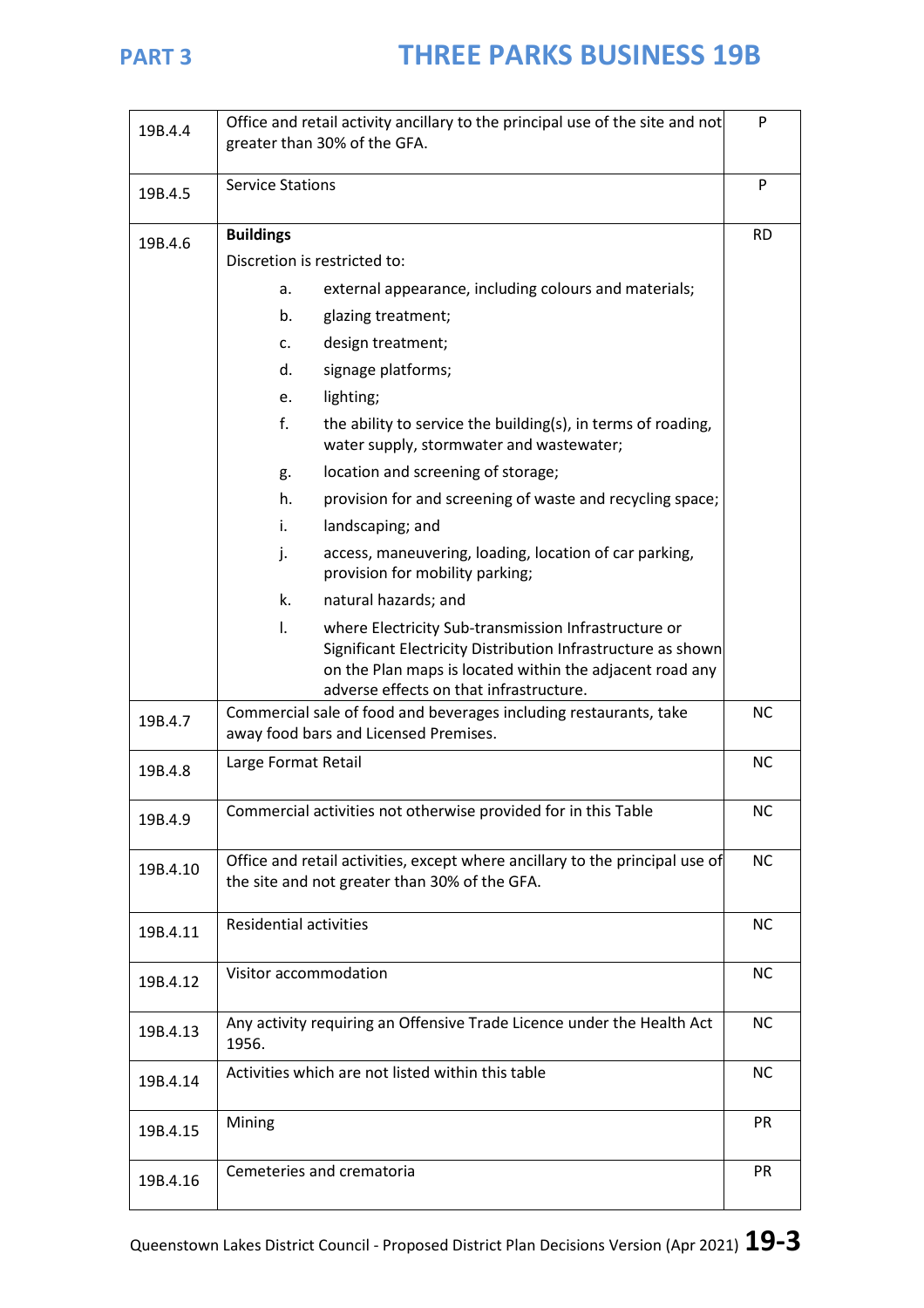## **19B.5 Rules - Standards**

|         |                                                                                                                                                                                                                                                                                                               | Table 19A.5 - Standards for activities located in<br>the Three Parks Business Zone                                                                                                                                                                                  | <b>Non-compliance status</b>                                                                                                                                                  |  |
|---------|---------------------------------------------------------------------------------------------------------------------------------------------------------------------------------------------------------------------------------------------------------------------------------------------------------------|---------------------------------------------------------------------------------------------------------------------------------------------------------------------------------------------------------------------------------------------------------------------|-------------------------------------------------------------------------------------------------------------------------------------------------------------------------------|--|
| 19B.5.1 | <b>Setbacks and sunlight access</b>                                                                                                                                                                                                                                                                           |                                                                                                                                                                                                                                                                     | <b>RD</b>                                                                                                                                                                     |  |
|         | 19B.5.1.1<br>Where a site adjoins a different zone,<br>except roads, all buildings for industrial<br>and service activities shall be set back not<br>less than 7m.<br>19B.5.1.2<br>Where a site adjoins a road, all buildings<br>for industrial and service activities shall<br>be set back not less than 3m. | Discretion is<br>restricted to:<br>The visual effects of<br>a <sub>r</sub><br>the height, scale,                                                                                                                                                                    |                                                                                                                                                                               |  |
|         |                                                                                                                                                                                                                                                                                                               | location and<br>appearance of the<br>building, in terms of<br>dominance and loss                                                                                                                                                                                    |                                                                                                                                                                               |  |
|         | 19B.5.1.3                                                                                                                                                                                                                                                                                                     | minimum internal<br>setbacks<br>No l<br>are<br>required where a site adjoins other sites<br>within the Three Parks Business Zone.                                                                                                                                   | of privacy on<br>adjoining properties<br>and any resultant<br>shading effects;                                                                                                |  |
|         | 19B.5.1.4                                                                                                                                                                                                                                                                                                     | Buildings for activities that are not<br>industrial or service activities shall not<br>project<br>beyond<br>recession<br>line<br>$\mathsf{a}$<br>constructed at an angle of 34° inclined<br>towards the site from points 3m above<br>any Residential Zone boundary. | the nature of the<br>$h_{\cdot}$<br>activity, including any<br>noise, vibration,<br>odour, dust, glare,<br>traffic or any other<br>nuisance effects;<br>landscaping and<br>c. |  |
|         | 19B.5.1.5                                                                                                                                                                                                                                                                                                     | Where a site adjoins a different zone or<br>public place, except roads, all buildings<br>(other than those for industrial and<br>service activities for which standard<br>19B.5.1.1 applies) shall be set back not<br>less than 4.5m.                               | screening; and<br>d.<br>compatibility with the<br>appearance, layout<br>and scale of<br>surrounding sites.                                                                    |  |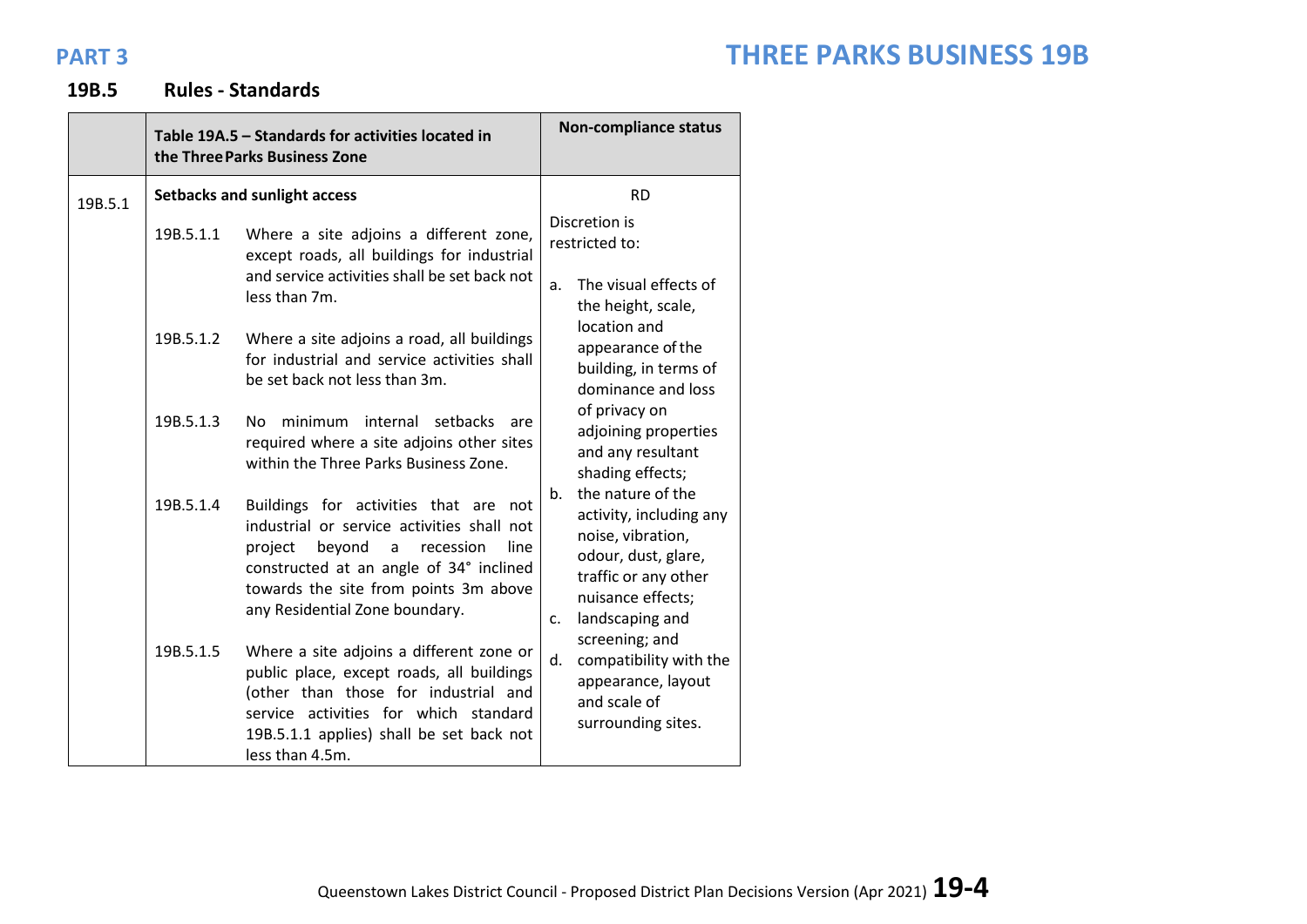| 19B.5.2 | <b>Storage</b>         | Outdoor storage and storage of waste and recycling<br>shall be screened from public areas and adjoining<br>zones by a 2m high solid fence.                                                                                                                                                                                                                                                                                                                                                                                                                                   | a.<br>$b_{-}$<br>$c_{\cdot}$ | <b>RD</b><br>Discretion is restricted to:<br>the effects on visual<br>amenity;<br>the location relative<br>to the public realm<br>and adjoining zones;<br>and<br>consistency with<br>the character of the<br>locality; and<br>whether pedestrian<br>and vehicle access<br>is compromised |  |
|---------|------------------------|------------------------------------------------------------------------------------------------------------------------------------------------------------------------------------------------------------------------------------------------------------------------------------------------------------------------------------------------------------------------------------------------------------------------------------------------------------------------------------------------------------------------------------------------------------------------------|------------------------------|------------------------------------------------------------------------------------------------------------------------------------------------------------------------------------------------------------------------------------------------------------------------------------------|--|
| 19B.5.3 | Glare                  |                                                                                                                                                                                                                                                                                                                                                                                                                                                                                                                                                                              |                              | <b>RD</b>                                                                                                                                                                                                                                                                                |  |
|         | 19B.5.3.1<br>19B.5.3.2 | All exterior lighting, other than footpath<br>or pedestrian link amenity lighting,<br>installed on sites or buildings within the<br>zone shall be directed away from<br>adjacent sites, roads and public places,<br>and so as to limit the effects on the<br>amenity of adjoining sites, the safety of<br>the road network, and on the night sky.<br>No activity shall result in a greater than 10<br>lux spill (horizontal or vertical) of light<br>onto any adjoining property within the<br>Zone, measured at any point inside the<br>boundary of any adjoining property. | а.                           | Discretion is restricted to:<br>effects of lighting<br>and glare on the<br>amenity values of<br>adjoining sites,<br>the safety of the<br>road network and<br>the night sky.                                                                                                              |  |
|         | 19A.5.3.3              | No activity shall result in a greater than 3<br>lux spill (horizontal or vertical) of light<br>onto any adjoining property which is                                                                                                                                                                                                                                                                                                                                                                                                                                          |                              |                                                                                                                                                                                                                                                                                          |  |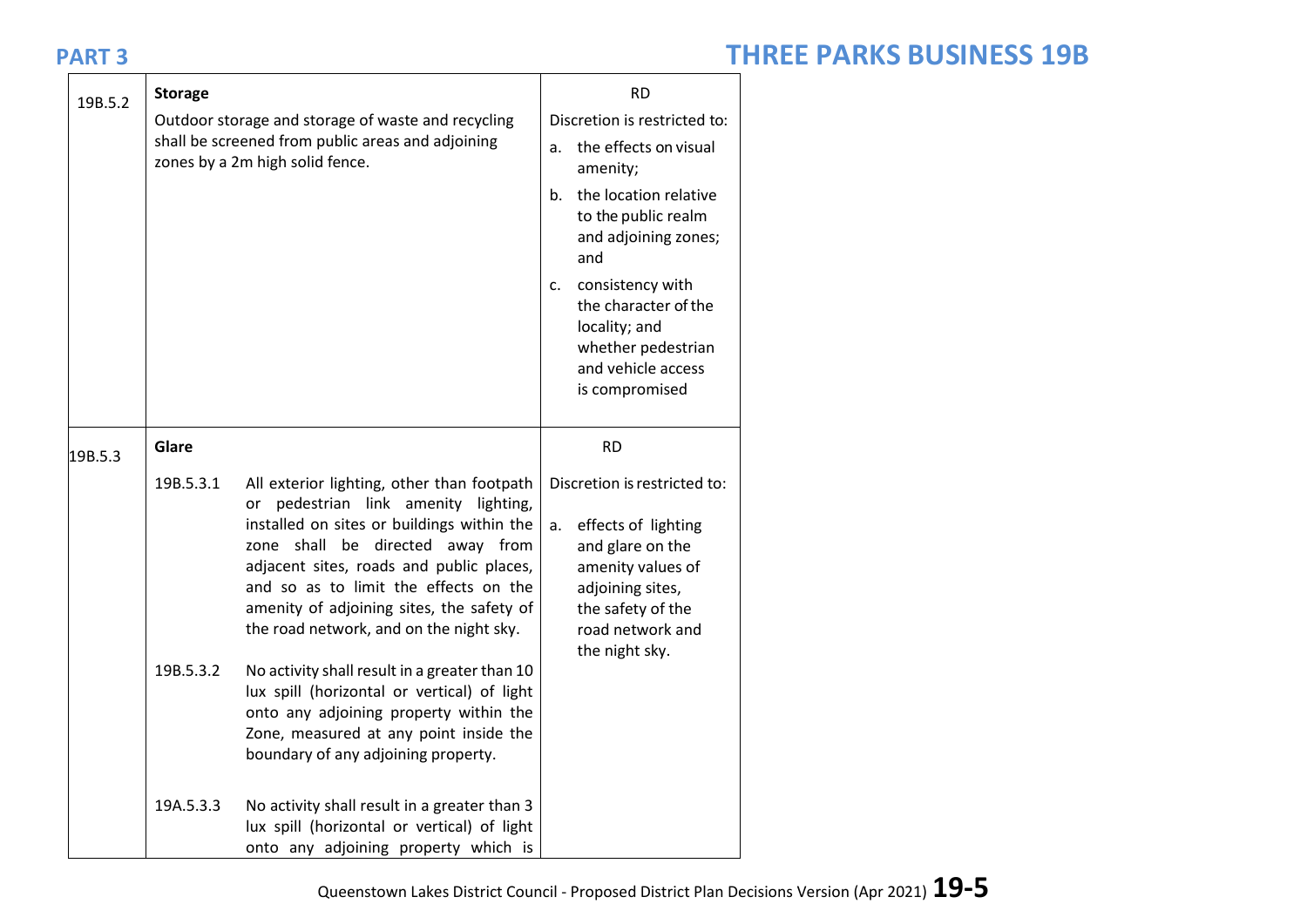|         | zoned residential measured at any point<br>more than 2m inside the boundary of the<br>adjoining property.                                                                                 |           |
|---------|-------------------------------------------------------------------------------------------------------------------------------------------------------------------------------------------|-----------|
| 19B.5.4 | <b>Fencing</b>                                                                                                                                                                            | D         |
|         | Any site adjoining a residential zone shall establish a solid<br>a.<br>fence at least 2m in height, or dense planting that shall<br>achieve the same height, along the site boundary; and |           |
|         | No razor wire or barbed wire shall be used on any<br>b.<br>fencing.                                                                                                                       |           |
| 19B.5.5 | <b>Building coverage</b>                                                                                                                                                                  | D         |
|         | The maximum building coverage for all activities                                                                                                                                          |           |
|         | within any site shall be 75%.                                                                                                                                                             |           |
| 19B.5.6 | <b>Maximum building height</b>                                                                                                                                                            | <b>NC</b> |
|         | 19B.5.4.1 Maximum building height of 10m; and no greater<br>than 3 storeys.                                                                                                               |           |
|         |                                                                                                                                                                                           |           |